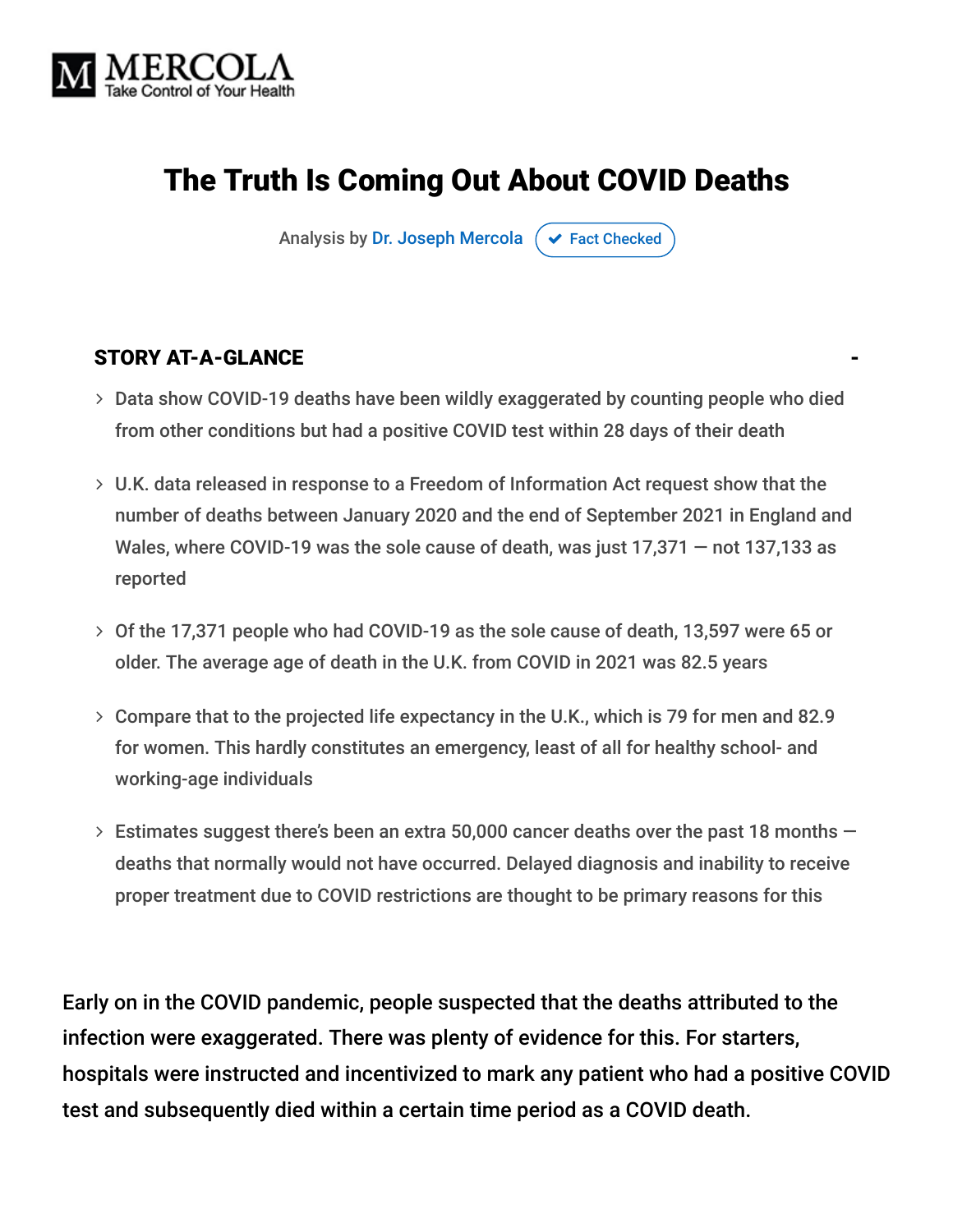At the same time, we knew that the PCR test was unreliable, producing inordinate amounts of false positives. Now, the truth is finally starting to come out and, as suspected, the actual death toll is vastly lower than we were led to believe.

#### COVID Deaths Have Been Vastly Overcounted

In the video above, Dr. John Campbell reviews recent data released by the U.K. government in response to a Freedom of Information Act (FOIA) request. They show that the number of deaths during 2020 in England and Wales, where COVID-19 was the sole cause of death, was 9,400. Of those, 7,851 were aged 65 and older. The median age of death was 81.5 years.

During the first quarter of 2021, there were 6,483 deaths where COVID-19 was the sole cause of death, again with the vast majority, 4,923, occurring in seniors over 65.

A total of 346 died from COVID-19 alone during the second quarter of 2021, and in the third quarter, the COVID death toll was 1,142. Again, these are people with no other underlying conditions that might have caused their death.

So, in all, for the 21 months covering January 2020 through September 2021, the total COVID-19 death toll in England and Wales was  $17,371 - a$  far cry from what's been reported. As of the end of September 2021, the U.K. government reported there were 137,133 deaths within 28 days of a positive test, and these deaths were therefore all counted as "COVID deaths."

In a January 19, 2022, press conference, U.K. health secretary Sajid Javid admitted that the daily government figures are unreliable as people have been and continue to die from conditions unrelated to COVID-19, but are included in the count due to a positive test. 1

He also admitted that about 40% of patients presently counted as hospitalized COVID patients were not admitted due to COVID symptoms. They were admitted for other conditions and simply tested positive.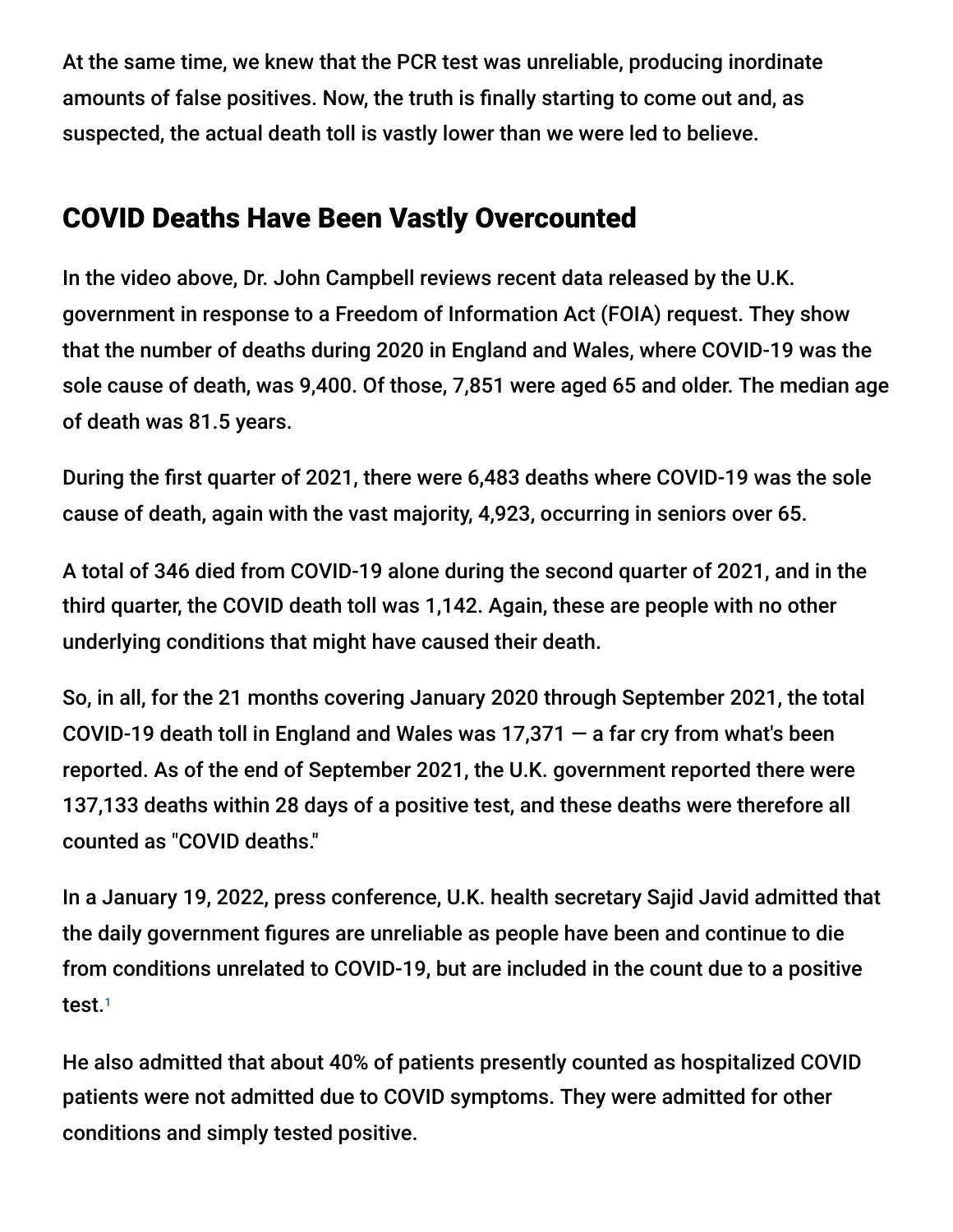#### COVID Has Primarily Killed Those Close to Death Anyway

Campbell also points out that of the 17,371 people who had COVID-19 as the sole cause of death, 13,597 were 65 or older. The average age of death in the U.K. from COVID in 2021 was 82.5 years. Compare that to the projected life expectancy in the U.K., which is 79 for men and 82.9 for women. $^2$  This hardly constitutes an emergency, least of all for healthy school- and working-age individuals.

Campbell then goes on to review data on excess deaths from cancer. Estimates suggest there have been an extra 50,000 cancer deaths over the past 18 months — deaths that normally would not have occurred. Delayed diagnosis and inability to receive proper treatment due to COVID restrictions are thought to be primary reasons for this.

As noted by Campbell, when we're looking at excess deaths, we really need to take things like age of death into account. COVID-19, apparently, killed mostly people who were close to the end of life expectancy anyway, so the loss of quality life years isn't particularly significant.

That needs to be weighed against the deaths of people in their 30s, 40s and 50s who have died from untreated cancer and other chronic diseases, thanks to COVID restrictions.

#### CDC Highlights Role of Comorbidities in Vaxxed COVID Deaths

In the U.S., data suggest a similar pattern of exaggerated COVID death statistics. Most recently, U.S. Centers for Disease Control and Prevention director Dr. Rochelle Walensky cited research<sup>3</sup> showing that 77.8% of people who had received the COVID jab yet died from/with COVID also had, on average, four comorbidities. 4,5

"So, really, these are people who were unwell to begin with," Walensky said. But while Walensky points to this study as evidence that the COVID shot works wonders to reduce the risk of death, the exact same pattern has been shown in the unvaccinated. People without comorbidities have very little to worry about when it comes to COVID.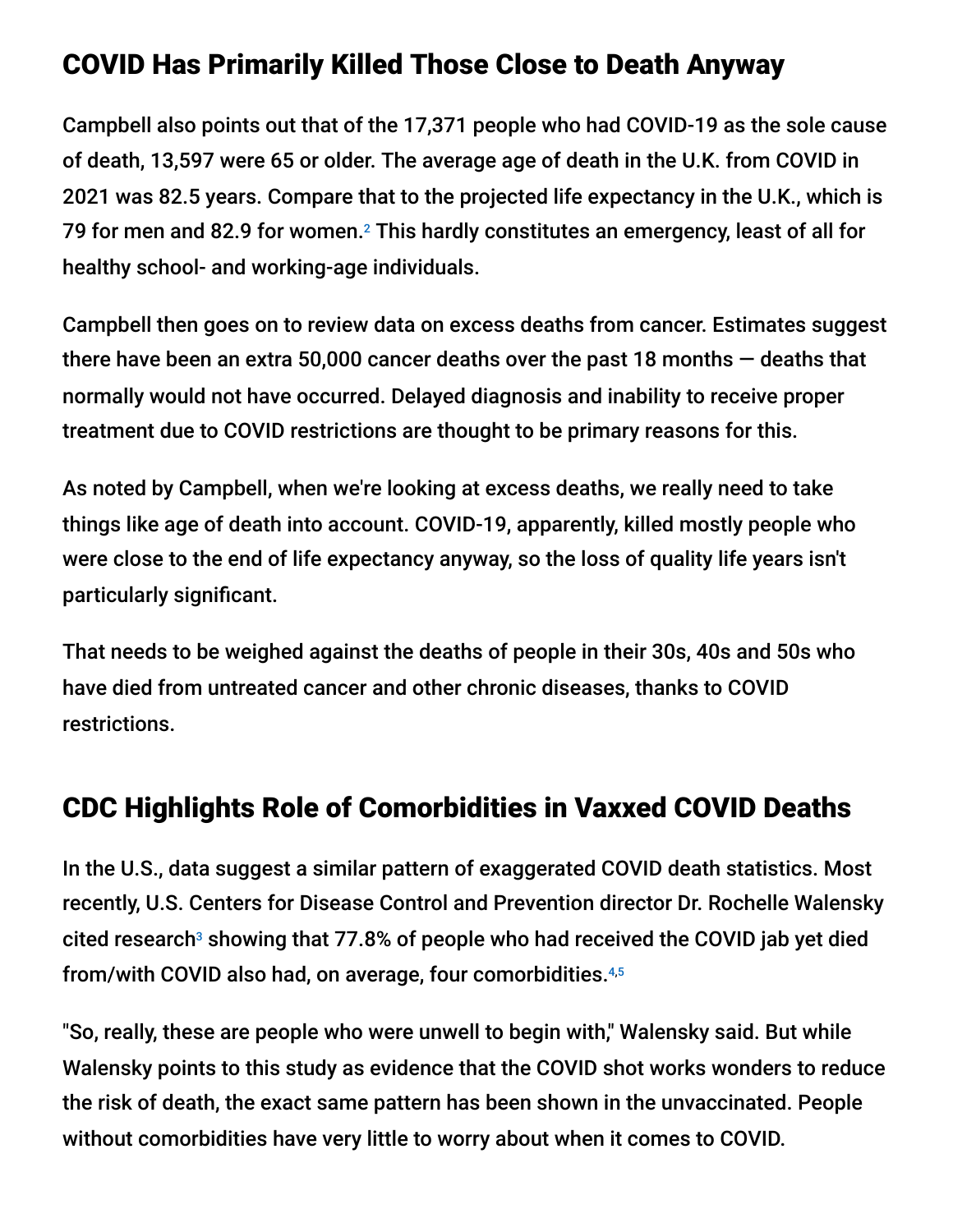# **<sup>66</sup>** COVID is a lethal risk only for the sickest among us,<br>and that's true whether you're 'vaccinated' or not 22 **and that's true whether you're 'vaccinated' or not."**

For example, a 2020 study $\circ$  found 88% of hospitalized COVID patients in New York City had two or more comorbidities, 6.3% had one underlying health condition and 6.1% had none. At that time, there were no COVID jabs available.

Similarly, in late August 2020, the CDC published data showing only 6% of the total death count had COVID-19 listed as the sole cause of death. The remaining 94% had had an average of 2.6 comorbidities or preexisting health conditions that contributed to their deaths.<sup>7</sup> So, yes, COVID is a lethal risk only for the sickest among us, just as Walensky said, but that's true whether you're "vaccinated" or not.

#### Most COVID Deaths Likely Due to Ventilator Malpractice

In addition to the issue of whether people die "from" COVID or "with" a SARS-CoV-2 positive test, there's the issue of whether incorrect treatment is killing COVID patients. By early April 2020, doctors warned that putting COVID-19 patients on mechanical ventilation increased their risk of death. 8,9

One investigation showed a staggering 80% of COVID-19 patients in New York City who were placed on ventilators died, $10$  causing some doctors to question their use. U.K. data put that figure at 66% and a small study in Wuhan found 86% of ventilated patients died. $^{11}$  In an April 8, 2020, article, STAT News reported: $^{12}$ 

*"Many patients have blood oxygen levels so low they should be dead. But they're not gasping for air, their hearts aren't racing, and their brains show no signs of blinking off from lack of oxygen.*

*That is making critical care physicians suspect that blood levels of oxygen, which for decades have driven decisions about breathing support for patients with pneumonia and acute respiratory distress, might be misleading them about how to care for those with COVID-19.*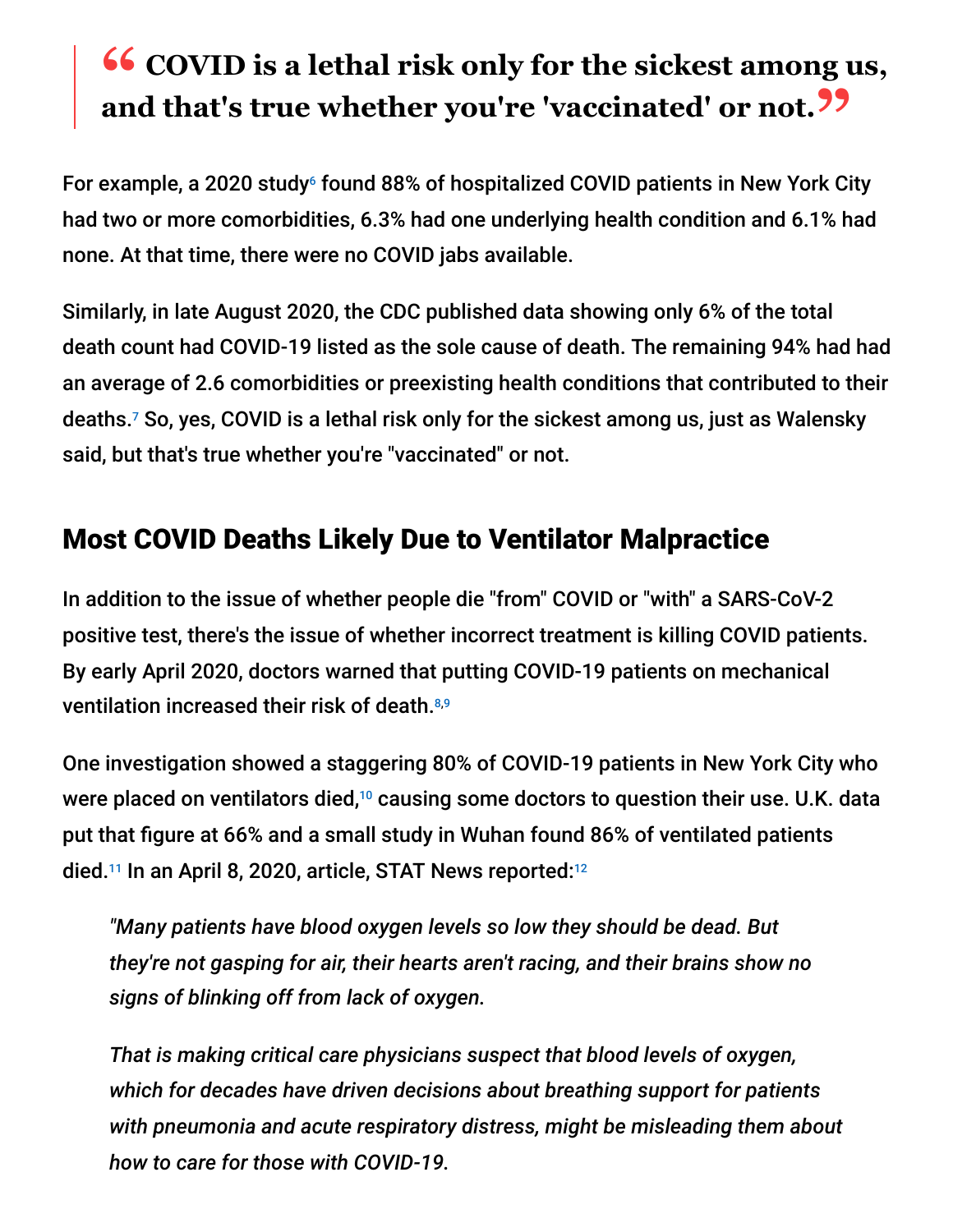*In particular, more and more are concerned about the use of intubation and mechanical ventilators. They argue that more patients could receive simpler, noninvasive respiratory support, such as the breathing masks used in sleep apnea, at least to start with and maybe for the duration of the illness."*

At the time, emergency room physician Dr. Cameron Kyle-Sidell argued that patients' symptoms had more in common with altitude sickness than pneumonia.<sup>13</sup> Similarly, a paper<sup>14</sup> by critical care Drs. Luciano Gattinoni and John J. Marini described two different types of COVID-19 presentations, which they refer to as Type L and Type H. While one benefited from mechanical ventilation, the other did not.

Despite that, putting COVID patients on mechanical ventilation is "standard of care" for COVID across the U.S. to this day. Without doubt, most of the early COVID patients were killed from ventilator malpractice, and patients continue to be killed — not from COVID but from harmful treatments.

#### Better Alternatives to Ventilation Exist

Mechanical ventilation can easily damage the lungs as it's pushing air into the lungs with force. Hyperbaric oxygen treatment (HBOT) would likely be a better alternative, as it allows your body to absorb a higher percentage of oxygen without forcing air into the lungs. HBOT also improves mitochondrial function, helps with detoxification, inhibits and controls inflammation and optimizes your body's innate healing capacity.

Doctors have also had excellent results using high-flow nasal cannulas in lieu of ventilators. As noted in an April 2020 press release from doctors at UChicago Medicine:<sup>15</sup>

*"High-flow nasal cannulas, or HFNCs, are non-invasive nasal prongs that sit below the nostrils and blow large volumes of warm, humidified oxygen into the nose and lungs.*

*A team from UChicago Medicine's emergency room took 24 COVID-19 patients who were in respiratory distress and gave them HFNCs instead of putting them*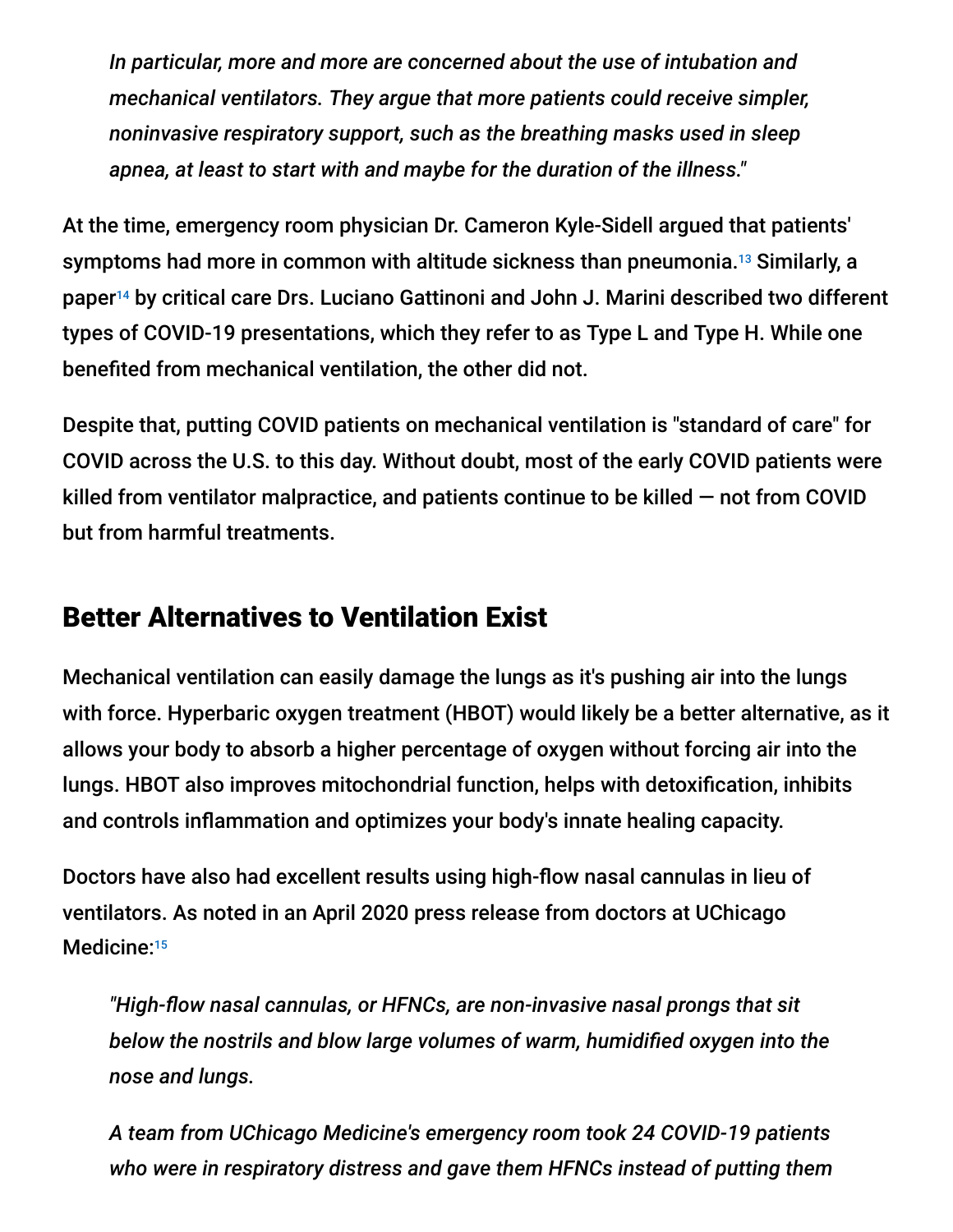*on ventilators. The patients all fared extremely well, and only one of them required intubation after 10 days …*

*The HFNCs are often combined with prone positioning, a technique where patients lay on their stomachs to aid breathing. Together, they've helped UChicago Medicine doctors avoid dozens of intubations and have decreased the chances of bad outcomes for COVID-19 patients, said Thomas Spiegel, MD, Medical Director of University of Chicago Medicine's Emergency Department.*

*The proning and the high-flow nasal cannulas combined have brought patient oxygen levels from around 40% to 80% and 90% …"*

#### How to Use Prone Positioning at Home

You can also use prone positioning at home if you struggle with a cough or have trouble breathing. If you're struggling to breathe, you should seek emergency medical care. However, in cases of cough or mild shortness of breath being treated at home, try to avoid spending a lot of time lying flat on your back.

Guidelines from Elmhurst Hospital suggest "laying [sic] on your stomach and in different positions will help your body to get air into all areas of your lung." The guidelines recommend changing your position every 30 minutes to two hours, including: 16

- Lying on your belly
- Lying on your right side
- Sitting up
- Lying on your left side

This is a simple way to potentially help ease breathing difficulties at home. If you or a loved one is hospitalized, this technique can be used there too.

## Hospital Incentives Are Driving Up COVID Deaths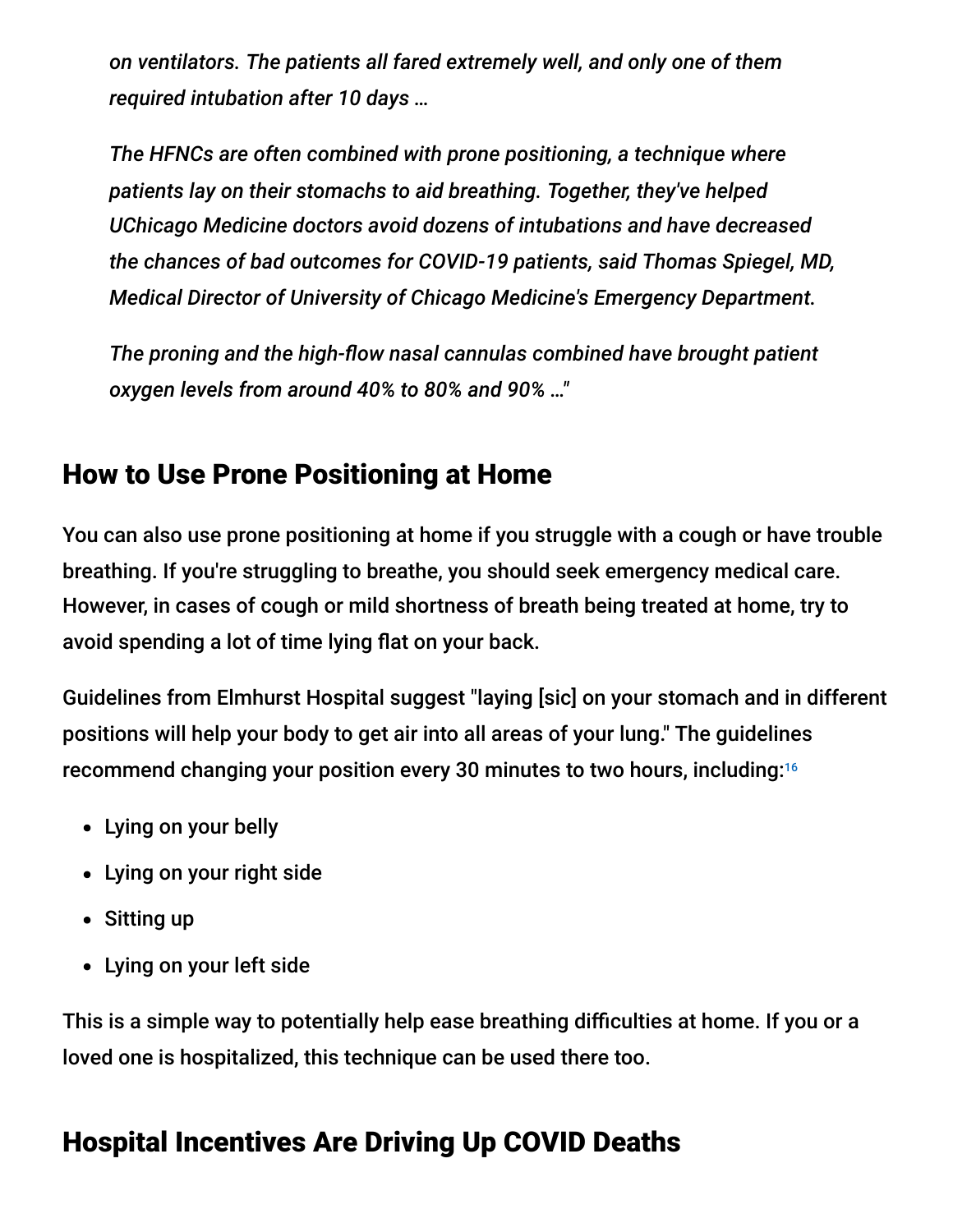You might wonder why doctors and hospital administrators insist on using treatments known to be ineffective at best and deadly at worst, while stubbornly refusing to administer anything that has been shown to work, be it intravenous vitamin C, hydroxychloroquine and zinc, ivermectin or corticosteroids.

The most likely answer is because they're protecting their bottom line. In the U.S., hospitals not only risk losing federal funding if they administer these treatments, but they also get a variety of incentives for doing all the wrong things. Hospitals receive payments for: 17

| <b>COVID testing for all patients</b> | <b>COVID diagnoses</b> |
|---------------------------------------|------------------------|
| Admitting a "COVID patient"           | Use of remdesivir      |
| Use of mechanical ventilation         | <b>COVID deaths</b>    |

What's worse, there's evidence that certain hospital systems, and perhaps all of them, have waived patients' rights, making anyone diagnosed with COVID a virtual prisoner of the hospital, with no ability to exercise informed consent. In short, hospitals are doing whatever they want with patients, and they have every incentive to maltreat them, and no incentive to give them treatments other than that dictated to them by the National Institutes of Health.

As reported by Citizens Journal,<sup>18</sup> the U.S. government actually pays hospitals a "bonus" on the entire hospital bill if they use remdesivir, a drug shown to cause severe organ damage. Even coroners are given bonuses for every COVID-19 death.

## A Bounty Has Been Placed on Your Life

"What does this mean for your health and safety as a patient in the hospital?" Citizens Journal asks.<sup>19</sup> Without mincing words, it means your health is in severe jeopardy. Citizen Journal likens government-directed COVID treatments to a bounty placed on your life, where payouts are tied to your decline, not your recovery.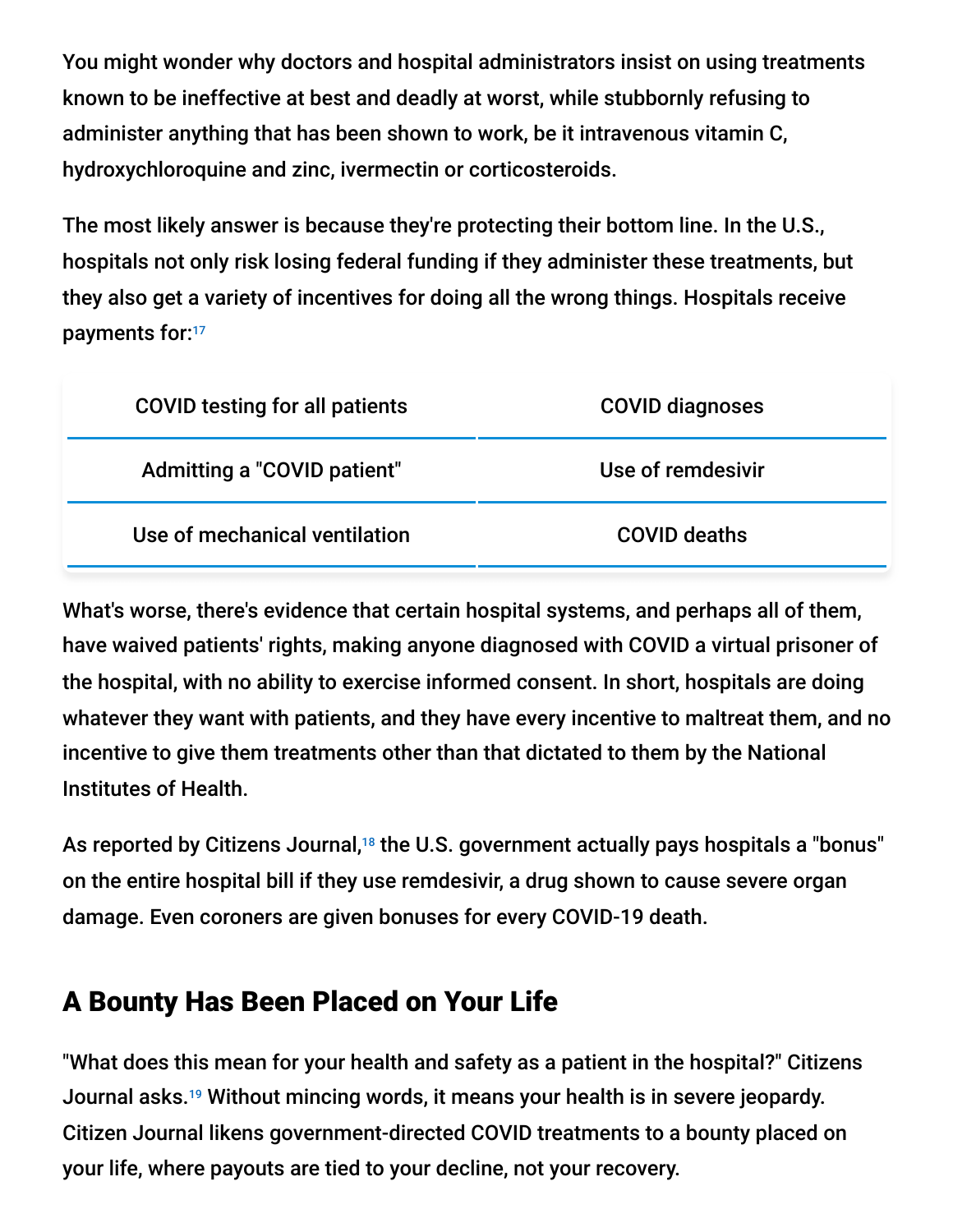*"For Remdesivir, studies show that 71–75% of patients suffer an adverse effect, and the drug often had to be stopped after five to 10 days because of these effects, such as kidney and liver damage, and death,"* Citizen Journal writes.

"Remdesivir trials during the 2018 West African Ebola outbreak<sup>20</sup> had to be *discontinued because* death rate exceeded 50%. *Yet, in 2020, Anthony Fauci directed that Remdesivir was to be the drug hospitals use to treat COVID-19, even when the COVID clinical trials of Remdesivir showed similar adverse effects.*

*In ventilated patients, the death toll is staggering ... [attorney Thomas] Renz announced at a Truth for Health Foundation Press Conference that CMS data showed that in Texas hospitals, 84.9% percent of all patients died after more than 96 hours on a ventilator.*

*Then there are deaths from restrictions on effective treatments for hospitalized patients. Renz and a team of data analysts have estimated that more than 800,000 deaths in America's hospitals, in COVID-19 and other patients, have been caused by approaches restricting fluids, nutrition, antibiotics, effective antivirals, anti-inflammatories, and therapeutic doses of anti-coagulants.*

*We now see government-dictated medical care at its worst in our history since the federal government* mandated *these ineffective and dangerous treatments for COVID-19, and then* created financial incentives *for hospitals and doctors to use only those 'approved' (and paid for) approaches.*

*Our formerly trusted medical community of hospitals and hospital-employed medical staff have effectively become 'bounty hunters' for your life.*

*Patients need to now take unprecedented steps to avoid going into the hospital for COVID-19. Patients need to take active steps to plan before getting sick to use early home-based treatment of COVID-19 that can help you save your life."*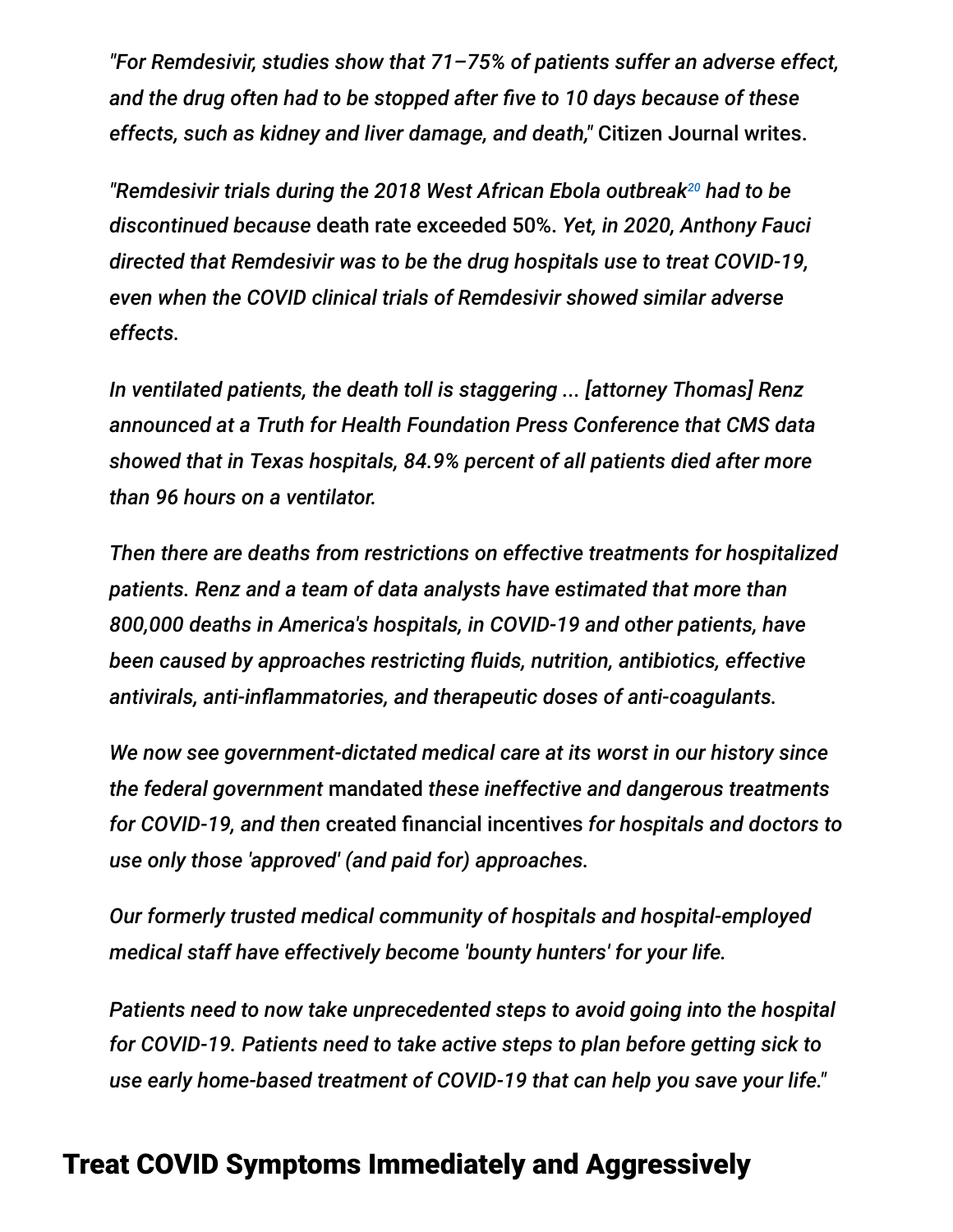Considering the uncertainties around diagnosis, it's best to treat any cold or flu-like symptoms early. At first signs of symptoms, start treatment. Perhaps it's the common cold or a regular influenza, maybe it's the much milder Omicron, but since it's hard to tell, your best bet is to treat symptoms as you would treat earlier forms of COVID.

Considering how contagious Omicron is, chances are you're going to get it, so buy what you'll need now, so you have it on hand if/when symptoms arise. And, remember, this applies for those who have gotten the jab as well, since you're just as likely to get infected — and perhaps even more so. Early treatment protocols with demonstrated effectiveness include:

- [The Front Line COVID-19 Critical Care Alliance's \(FLCCC's\)](https://covid19criticalcare.com/covid-19-protocols/i-mask-plus-protocol/) **prevention and early athome treatment** protocol. They also have an **[in-hospital protocol](https://covid19criticalcare.com/covid-19-protocols/math-plus-protocol/)** and **long-term [management guidance for long-haul COVID-19 syndrome](https://covid19criticalcare.com/covid-19-protocols/i-recover-protocol/)**. You can find a listing of [doctors who can prescribe ivermectin and other necessary medicines on the](https://covid19criticalcare.com/ivermectin-in-covid-19/how-to-get-ivermectin/) **FLCCC website**
- **[The AAPS protocol](https://aapsonline.org/CovidPatientTreatmentGuide.pdf)**  $\bullet$
- Tess Laurie's **[World Council for Health protocol](https://worldcouncilforhealth.org/wp-content/uploads/2021/09/WCH-At-Home-Treatment-Guide_30-Sept-2021.pdf)**
- **[America's Frontline Doctors](https://americasfrontlinedoctors.org/covid/treatment-options/)**

Based on my review of these protocols, I've developed the following summary of the treatment specifics I believe are the easiest and most effective.



#### **Sources and References**